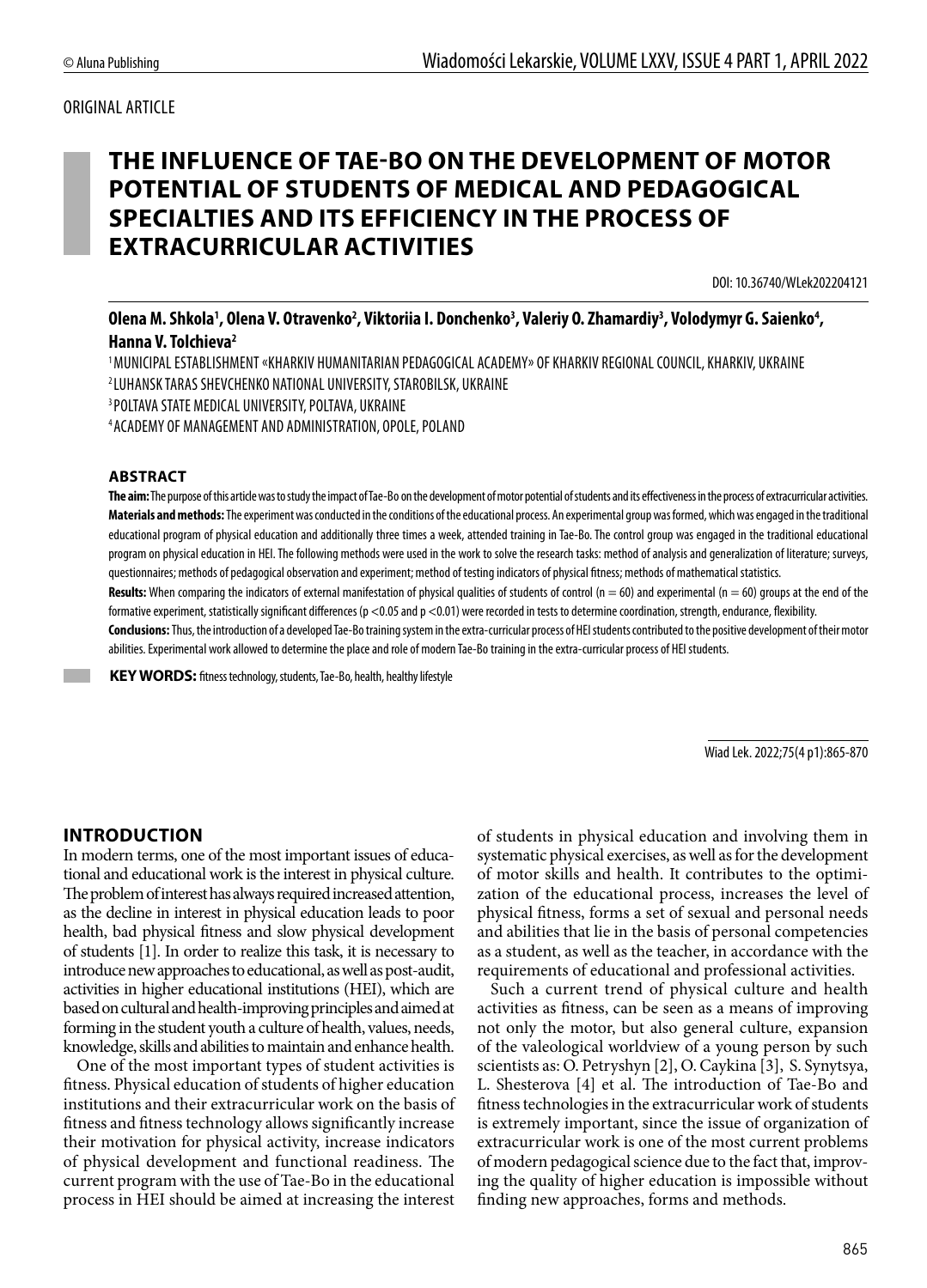## **THE AIM**

The purpose of this article was to study the impact of Tae-Bo on the development of motor potential of students and its effectiveness in the process of extracurricular activities.

## **MATERIALS AND METHODS**

The following methods were used in the work to solve the research tasks: method of analysis and generalization of literature; surveys, questionnaires; methods of pedagogical observation and experiment; method of testing indicators of physical fitness; methods of mathematical statistics.

We have analyzed 79 sources of scientific and methodological literature. The conducted analysis of literary sources by V. Zhamardiy [5], Z. Kozina [6], T. Krutsevych [7] et al. allowed us to highlight the problem of deficit of motor activity of students of Ukraine in curricular and extracurricular time and to identify ways to increase it. Surveys, questionnaires of teachers and students were conducted in order to study the facts that affect physical fitness, attitude of students to a healthy lifestyle as well as the definition of the role of fitness in the extracurricular work of students. The method of pedagogical observation is carried out during the whole experiment on the basis of the Municipal Institution "Kharkiv Humanitarian and Pedagogical Academy" of the Kharkiv Regional Council among 1st year students. We have observed the implementation of the content of the desired experimental fact, we also evaluated current educational achievements, made the selection of tools and methods of conducting extracurricular activities, defined the correspondence of volume and intensity of loading to possibilities of students. The pedagogical experiment consisted in developing and determining the influence of Tai-bo training and its introduction into the process of extracurricular work with HEI students regarding the formation of a healthy lifestyle, as well as the development of motor skills. Pedagogical testing consisted of conducting tests with the help of which we carried out monitoring of adolescents' motor preferences and evaluated their sport interests. Methods of mathematical statistics were used to process the results obtained during experimental studies. At the same time, the task was set to identify patterns in the measurements of the studied indicators and objectively assess the reliability of their changes.

The pedagogical experiment was conducted in the conditions of the educational process on the basis of the Communal institution "Kharkiv Humanitarian and Pedagogical Academy" of the Kharkiv Regional Council. The study was conducted during the 2019-2020 academic year.

Experimental group was formed  $(n = 60)$ , which constisted from students of 1 year, who in addition to the traditional planned physical education classes additionally, under conditions of extracurricular work, three times a week, attended an hour and a half Tai-Bo training session at the Sports Club "Peremoha" ("Victory"). The control group (n = 60) was engaged in the traditional educational program on physical education in HEI and under the supervision of teachers of physical education attended section classes in their HEI.

The study was conducted in four stages. The first stage (September 2019) was dedicated to the theoretical study of the problem, where modern scientific and methodical materials of domestic and foreign authors were studied and systematized. At the second stage (September 2019 – November 2019) for effective development of Tai-bo training and its introduction into the extracurricular process of HEI students, fitness technology for effective increase of adolescent motor activity and the improvement of their motor skills has been developed and experimentally tested. At the end of this stage, a control test was conducted. The third stage of the study (December 2019 – May 2020) was aimed at identifying the advantages and disadvantages of the established Tai-Bo training in the extracurricular work in HEI concerning the formation of a healthy way of life, adjustment of complexes of special-preparatory exercises and determination of the optimal ratio of amount and intensity of physical activity during classes. At the fourth stage (September-October 2020) the results were summarized, comparative characteristics of the control and experimental groups of the study were established, conclusions were made and work was written.

The Ethics Commission of the Communal institution "Kharkiv Humanitarian and Pedagogical Academy" of the Kharkiv Regional Council has no comments on the methods used in this study.

### **RESULTS**

To review the results of the experimental work regarding introduction of Tai-bo training in the extracurricular process, the formative stage of the pedagogical process was carried out.

The positive effect of the proposed system was evaluated by the changes in the obtained results of the control indicators of physical fitness during the formative stage of the pedagogical experiment. For this purpose, a control  $(n =$ 60) and experimental ( $n = 60$ ) groups of students of the first year were formed.

The students of the control group attended only physical education classes provided by the curriculum of HEI. Students from the experimental group, in addition to the traditional planned physical education classes additionally, in the conditions of extracurricular work, three times a week, attended an hour and a half long Tai-bo training session. The effect of the proposed Tai-bo training was evaluated by the changes in the results of the control tests at the end of the formation experiment, which, according to the scientific literature, makes it possible to objectively determine the informative indicators of the current state of physical fitness of students. A comparative method was used to analyze the indicators of students of the control and experimental groups. The analysis was carried out in each group separately. The results of the control test of students at the beginning of the pedagogical experiment were compared with the indicators at the end of the experiment and percentage of changes was calculated.

Dynamics of functional characteristics of students' health during the formative experiment was conducted by the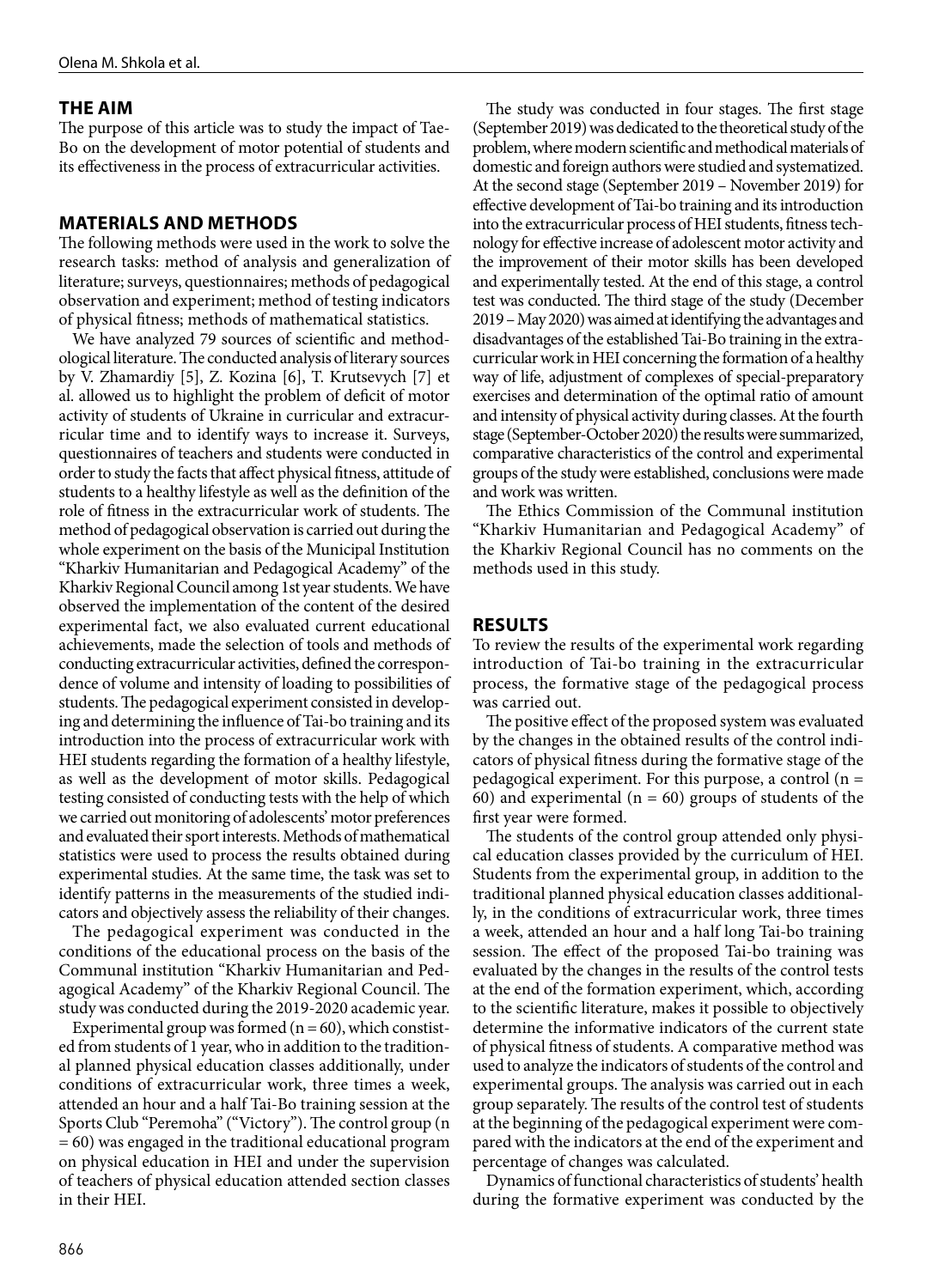| <b>Control parameters</b>      | Indicators at the<br>beginning of the<br>experiment | Indicators at the end<br>of the experiment | Significance of<br>differences | Difference, % |
|--------------------------------|-----------------------------------------------------|--------------------------------------------|--------------------------------|---------------|
|                                | X mean $\pm$ 6                                      | $X$ mean $\pm$ <sup>6</sup>                | p                              |               |
| Pneumothaxometry, L / s        | $4.45 \pm 0.02$                                     | $4.60 \pm 0.05$                            | > 0.05                         | 1.07          |
| Physical condition index, c.u. | $0.53 \pm 1.03$                                     | $0.59 \pm 1.1$                             | < 0.05                         | 10.17         |
| Evaluation of APCS, c.u.       | $2.10 \pm 0.01$                                     | $2.23 \pm 0.17$                            | > 0.05                         | 4.21          |
| Rufier index, c.u.             | 10.90±0.15                                          | $9.56 \pm 0.1$                             | < 0.05                         | 12.29         |

#### **Table I.** Percentage comparison of functional characteristics of the health of students of the control group (n = 60)

**Table II.** Percentage comparison of functional characteristics of the health of students from the experimental group (n = 60)

| <b>Control parameters</b>      | Indicators at the<br>beginning of the<br>experiment | Indicators at<br>the end of the<br>experiment | Significance of<br>differences | Difference, % |
|--------------------------------|-----------------------------------------------------|-----------------------------------------------|--------------------------------|---------------|
|                                | X mean $\pm$ 6                                      | X mean $\pm$ <sup>6</sup>                     | p                              |               |
| Pneumothaxometry, L / s        | $4.45 \pm 0.16$                                     | $5.81 \pm 0.21$                               | < 0.01                         | 30.56         |
| Physical condition index, c.u. | $0.52 \pm 1.07$                                     | $0.75 \pm 1.04$                               | < 0.01                         | 44.23         |
| Evaluation of APCS, c.u.       | $2.10+0.2$                                          | l.69±0.09                                     | < 0.01                         | 26.03         |
| Rufier index, c.u.             | $10.95 \pm 0.31$                                    | $4.3 \pm 0.18$                                | < 0.01                         | 60.23         |

**Table III.** Percentage comparison of indicators of the quality of motor abilities of students of the control group ( $n = 60$ )

| <b>Control parameters</b>              | Indicators at the<br>Indicators at the end<br>beginning of the<br>of the experiment<br>experiment |                  | Significance of<br>differences | Difference, % |
|----------------------------------------|---------------------------------------------------------------------------------------------------|------------------|--------------------------------|---------------|
|                                        | $X$ mean $\pm$ <sup>6</sup>                                                                       | X mean $\pm$ 6   | р                              |               |
| Shuttle run (4x9 m), s                 | $11.20 \pm 0.01$                                                                                  | $10.97 \pm 0.01$ | > 0.05                         | 2.10          |
| Static balance with closed eyes, s     | $19.95 \pm 0.14$                                                                                  | $23.00 \pm 0.16$ | < 0.01                         | 15.29         |
| Running 60m from the high stage, s     | $9.66 \pm 0.04$                                                                                   | $9.63 \pm 0.04$  | > 0.05                         | 0.31          |
| Static force of 14 muscle groups, c.u. | $9.00 \pm 1.01$                                                                                   | $9.15 \pm 0.91$  | > 0.05                         | 1.67          |
| Throwing the ball, m                   | $6.23 \pm 0.04$                                                                                   | $8.23 \pm 0.08$  | < 0.05                         | 32.10         |
| Cooper's test, m                       | 1988.70±0.13                                                                                      | 2088.14±0.02     | > 0.05                         | 5.00          |
| Bending of vertebral column, cm        | $8.20 \pm 1.1$                                                                                    | $10.56 \pm 1.02$ | < 0.05                         | 28.78         |

**Table IV.** Percentage comparison of indicators of the quality of physical qualities of students of the experimental group (n = 60)

| <b>Control parameters</b>              | Indicators at the<br>beginning of the<br>experiment | Indicators at the end<br>of the experiment | Significance of<br>differences | Difference, % |
|----------------------------------------|-----------------------------------------------------|--------------------------------------------|--------------------------------|---------------|
|                                        | X mean $\pm$ 6                                      | $X$ mean $\pm$ 6                           | p                              |               |
| Shuttle run (4x9 m), s                 | $11.00 \pm 0.01$                                    | $7.67 \pm 0.02$                            | < 0.01                         | 30.23         |
| Static balance with closed eyes, s     | $20.12 \pm 1.00$                                    | $37.25 \pm 0.09$                           | < 0.01                         | 85.12         |
| Running 60m from the high stage, s     | $10.00 \pm 0.03$                                    | $9.61 \pm 0.08$                            | ${}_{< 0.05}$                  | 3.89          |
| Static force of 14 muscle groups, c.u. | $9.00 \pm 0.04$                                     | $12.50 \pm 0.07$                           | < 0.05                         | 38.89         |
| Throwing the ball, m                   | $6.00+0.01$                                         | $11.19 \pm 0.01$                           | ${}_{< 0.05}$                  | 86.50         |
| Cooper's test, m                       | 1980.0±0.02                                         | 2578.95±0.01                               | < 0.01                         | 30.25         |
| Bending of vertebral column, cm        | $8.45 \pm 1.01$                                     | $15.63 \pm 0.09$                           | < 0.01                         | 85.00         |

following control indicators: determination of inspiratory and expiratory power by pneumothaxometric parameters, physical condition index (by Ye. Pyrohova), assessment of the adaptive potential of the circulatory system (APCS) (by R. Baevsky), assessment of physical workability (Rufier index). Their parameters are given in tables I-II. Comparison of the obtained data allowed to determine the following differences. Inhalation and exhalation power in the control group of studied students during the formative experiment did not reveal statistically significant differences ( $p > 0.05$ )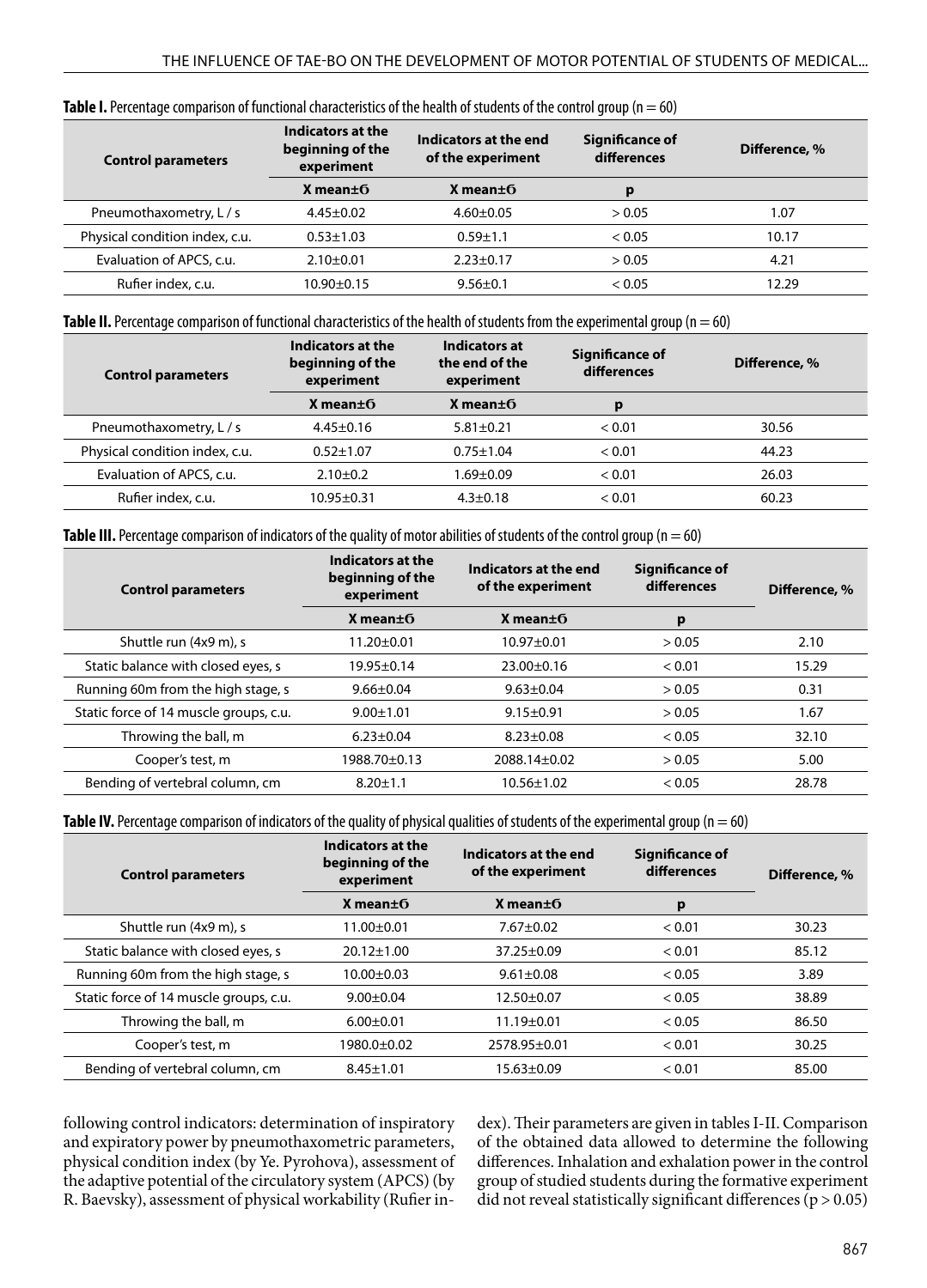and put 4.55 L / s at the beginning of the educational year (middle level) and 4.60 L / s at the end (middle level). The overall dynamics of the indicator was 1.07%. In the experimental group on the named indicator of the physical criterion formation of a culture of health of students by means of Tai-bo showed significant differences: 4.45 L / s and 5.81 L / s, which makes the dynamics of the transition from the middle to the high level by  $30.56\%$  (p <0.01).

The results of determining the index of physical condition by the method of E. Pirogova in the students from control group at the beginning of the formative stage of the pedagogical experiment were 0.53 c. u. (middle level). However, at the end of the school year, there was an improvement to 0.59 c. u, indicating a general increase in the average level by 10.17% (p <0.05). Statistically significant indicators ( $p < 0.01$ ) were found in the experimental group during the study period. Thus, at the beginning of the formative experiment, the index of the physical condition was 0.52 c. u. (middle level), and after the evaluation at the end of the school year it was 0.75 c. u (high level) with an overall improvement by 44.23%. Assessment of the adaptive potential of the circulatory system revealed straining the mechanisms of adaptation of students at the beginning of the experiment: in the control group – 2.14 c. u. (low level) and in the experimental – 2.13 c. u. (low level).

At the end of the academic year, in the students from the control and experimental groups we recorded an adaptation with indicators of 2.22 c. u. (middle level) and 1.69 c. u. (high level), which in the first group decreased by 4.21%, and in the second group there was an increase by 26.03%. Statistical calculations indicated the absence of significant discrepancies (p> 0.05) between the recorded marks of students in the control group, and vice versa, sufficient viability in the experimental group  $(p < 0.01)$ .

Statistically significant results ( $p < 0.01$  and  $p < 0.05$ ) were found for the Rufier index for both groups of students. Satisfactory physical fitness at the beginning of the academic year in both groups was recorded: 10.90 c. u. (middle level) – in the control group and 10.95 c. u. (middle level) – in the experimental group. At the end of the study in the control group, the indicators were 9.56 c. u, which made an improvement by 12.29% (middle level). In the experimental group of students, the improvement at the end of the year was 60.23% with the result of 4.35 c. u. (high level).

When comparing the functional characteristics of the health of students of the control ( $n = 60$ ) and experimental groups ( $n = 60$ ) at the end of the formative stage of the pedagogical experiment, statistically significant differences were recorded ( $p$ <0.01 and  $p$ <0.05) in indicators of pneumothaxometry, index of physical condition, estimation of adaptive potential of circulatory system and Rufier index.

When comparing the characteristics of the physical aspect of students' health in the control ( $n = 60$ ) and experimental ( $n = 60$ ) groups at the end of the experiment, statistically significant differences were recorded in all studied characteristics ( $p$  <0.05 and  $p$  <0.01). There is a higher level of manifestation of characteristics of the physical aspect of health among students of the experimental group, and between their output functional indicators of physical health and at the end of the experiment, statistically significant differences and a percentage improvement in the studied characteristics were observed ( $p$ <0.05 and  $p$ <0.01).

A study of the dynamics of the manifestation of sexual abilities of students during the formative stage of the pedagogical experiment was conducted, which was carried out with the help of a number of pedagogical tests: definition of coordination (shuttle run 4x9 m, static balance with closed eyes), speed (running 60 m from the high stage), strenght (total indicator of static force of 14 muscle groups), speed and power qualities (throwing a stuffed ball 2 kg with two hands from the bottom forward), endurance (Cooper's test), flexibility (bending of vertebral column by leaning forward from a position standing on a gymnastic bench). Their indicators are following (tables III – IV).

Dynamics of the manifestation of coordination abilities of students during the formative stage of the pedagogical experiment was evaluated with the help of the 4x9 m shuttle run and static balance with closed eyes. In the control group of students during the study period, statistically significant differences were found only between the indicators of the static balance ( $p < 0.01$ ).

In the experimental group of students, statistically significant (p <0.01) results were observed between all marks of pedagogical tests. The percentage improvement of the results of the students of the control group in the shuttle run 4x9 m was 2.10% with fixed marks at 11.20 s (average level) and 10.97 s (average level) (p>0.05). In the experimental group of students, the similar increase was 30.23% between the initial and final results: 11.00 s (average level); 7.67 s (high level) ( $p < 0.01$ ).

The results of static equilibrium with closed eyes in the students of the control group at the beginning of the formative experiment had a mark of 19.95 s (low level), and at the end it was 23.00 s (high level), which is by 15.29% (p <0.01) better. In the experimental group, similar indicators of students increased from 20.12 c (low level) at the beginning of the training period up to 37.25 c (high level) at the end of the experiment, which resulted in an overall improvement of 85.12% ( $p < 0.01$ ).

According to the results of the test for speed (running 60 m from the high stage) no significant discrepancies were found between the recorded marks of students of both groups (p> 0.05). During the formative stage of the pedagogical experiment, they remained at the middle level. The percentage improvement of the results of the students of the control group in the 60 m run from the high stage was 0.31% with the recorded marks of 9.66 s and 9.63 s, and of the experimental group – 3.89% with the fixed marks of 10.00 s and 9.61 s, which is explained by the absence of running exercises in the selected system.

The level of appearance of power qualities of students in the process of the formative stage of the pedagogical experiment was determined by static force of 14 muscle groups. Changes in the dynamics of the total indicator of the static relative strength of 14 muscle groups, average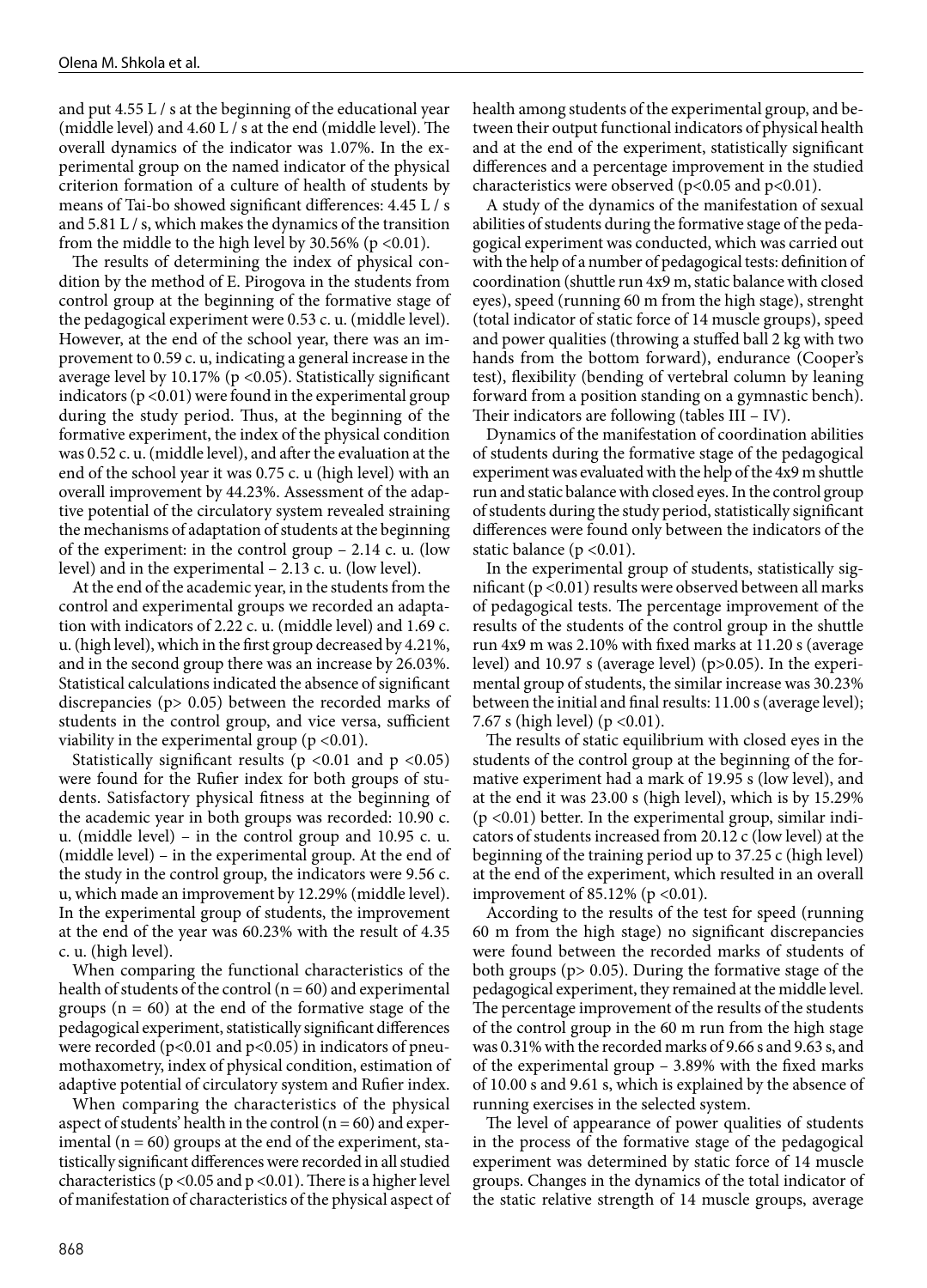indicators which per 1 kg of weight of students, in the control group we noted an increase of 1.67% – from 9.00 c. u. to 9.15 c. u. in the absence of statistically significant differences (p> 0.05), remained at the middle level. In the experimental group of students, the result increased from 9.00 c. u. (middle level) to 12.50 c. u. (high level), which recorded an increase of 38.89% ( $p < 0.05$ ).

Percentage improvement of the results of the students of the control group in throwing the stuffed ball with two hands from the bottom forward accounted for 32.10% with fixed marks of 6.23 m and 8.23 m ( $p$  <0.05) within the low level. In the experimental group of students, a similar improvement between the initial and the final results 86.50% – 6.00 m (low level) and 11.19 m (high level) ( $p < 0.05$ ).

Assessment of endurance dynamics based on the results of the Cooper's test determined the students of the control group at the beginning of the formative stage of the pedagogical experiment mark in 1988.70 m (middle level) with an improvement at the end of the academic year by 5.00% – 2088.14 m (middle level), However, statistical calculations indicated the absence of reliable discrepancies ( $p > 0.05$ ) between the fixed badges of students of this group. In the experimental group of students, a similar pedagogical test revealed a distance of 1980.00 m (average level) at the beginning of the study, and at the end of the formative experiment – 2578.95 m (high level) in the presence of statistically significant differences  $(p < 0.01)$  with a total increase of 30.25%. Estimation of bending of a vertebral column when leaning forward from a standing position on a gymnastic bench found in students of the control group at the beginning of the experiment marks 8.20 cm (low level), and at the end of the school year there was a total increase of 28.78% and amounted to 10.56 cm (middle level) ( $p < 0.05$ ). In the experimental group of students, similar results at the beginning of the formative experiment were 8.45 cm (low level), and after the second survey an improvement of 85.00% with a mark of 15.63 cm (high level) was recorded  $(p < 0.01)$ . When comparing the indicators of the appearance of physical qualities of students of the control  $(n = 60)$  and experimental ( $n = 60$ ) groups at the end of the formative experiment statistically significant differences (p <0.05 and p <0.01) were recorded in tests on the definition of coordination, strength, endurance, flexibility.

## **DISCUSSION**

The introduction of Tai-Bo is due to the availability, popularity, variety of means, its wide stratification, great opportunities to meet the needs for physical activity of young people involved both in an educational institution and outside the classroom.

Therefore, the process of physical education and extracurricular work of students should make up for the lack of motor activity, which is created in modern conditions of life, and also contribute to the development and normal functioning of all organs and systems of the young organism.

Tai-Bo occupation in the educational process and outside the classroom has a significant developmental effect on the body of students and requires physical education specialists to introduce new pedagogical technologies to solve specific problems of acquiring modern physical education knowledge by students, developing the necessary motor skills, skills and abilities, positive motivations occupation.

## **CONCLUSIONS**

Thus, the introduction of a developed Tai-Bo training system in the extra-curricular process of HEI students contributed to the positive development of their motor abilities. The changes that took place during the study should guide students to uninterrupted self-improvement and self-creation. In the experimental group, students who attended extra-curricular Tai-bo training, systematically acquired knowledge and practical skills to increase motor activity and the development of motor skills. Organizational and methodological resource provided support and introduction of adapted forms and methods of teaching, aimed at the formation of knowledge, skills and abilities for leading a healthy lifestyle and targeted impact of Tai-Bo tools on improving the level of physical fitness of students. Experimental work allowed to determine the place and role of modern Tai-bo training in the extra-curricular process of HEI students.

## **REFERENCES**

- 1. Donchenko V., Zhamardiy V., Shkola O. et al. Health-saving competencies in physical education of students: Wiadomości Lekarskie. 2020;73(1):145-150.
- 2. Petryshyn O., Shapoval E., Novik S. The physiological characteristic system control of working activity in the process of training prospective healthcare professionals: Wiadomosti Lekarskie. 2019;72(5, cz II):1059–1063.
- 3. Caykina E.G., Ponomapev G.N. Fitnes-texnologii: ponyatie, pazpabotka i cpetsificheckie ocobennocti [Fitness technologies: concept, development and specific features]. Fundamentalnyie issledovaniya. 2012;11:890- 894 (in Russian).
- 4. Synytsia S., Shesterova L., Synytsia T. Ozdorovcha aerobika. Sportyvnopedahohichne vdoskonalennia: navchalnyi posibnyk [Wellness aerobics. Sports and pedagogical improvement: a textbook]. Lviv: vydavnytstvo «Novyi Svit-2000». 2020, 234 р. (in Ukrainian)
- 5. Zhamardiy V., Donchenko V., Yemets A. et al. Physical development by means of fitness technologies as one of general aspects of student's health: Wiadomości Lekarskie. 2019;72(5, cz IІ):1074-1078.
- 6. Kozina Z., Shepelenko T., Osiptsov A. et al. Factor structure of the integral readiness of aerobics athletes (women): Journal of Physical Education and Sport. 2017;17(5):2188-2196.
- 7. Teoriia i metodyka fizychnoho vykhovannia. Tom 2. Metodyka fizychnoho vykhovannia riznykh hrup naselennia [Theory and methods of physical education. Volume 2. Methods of physical education of different groups of the population]. Za pedaktsiieiu T. Kputsevych. Kyiv: Olympiiska litepatupa. 2017, 368р. (in Ukrainian).

*The article was made on the topics of research work of the Department of physical education and sports improvement of the institution "Kharkov Humanitarian Pedagogical Academy" of the Kharkov Regional Council, "Perspective directions*